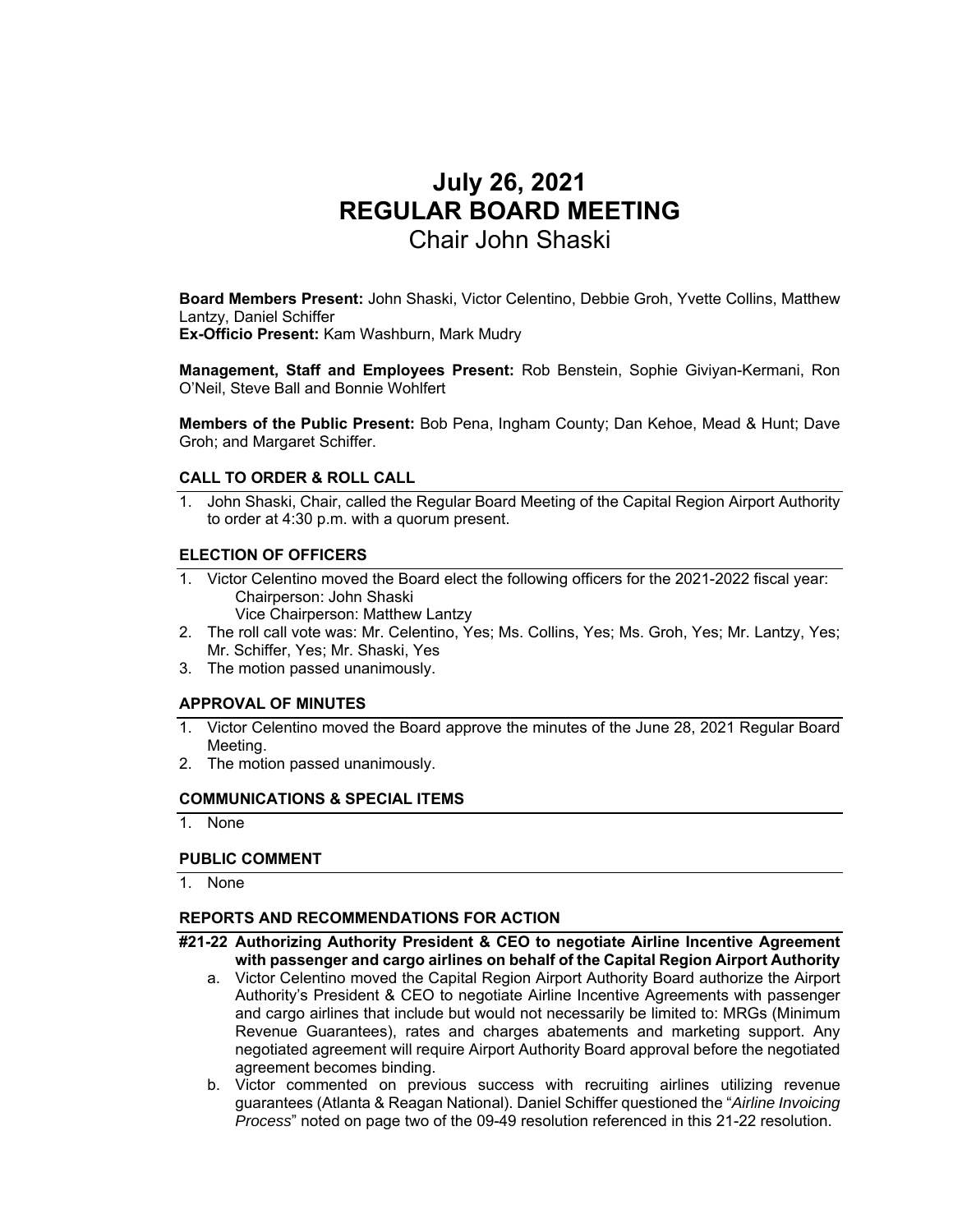*Airline Invoicing Process*: Invoicing for airport fees and charges will be in accordance with the Authority's standard process; fees due will be held as accounts receivable with no payments required in the first year; fees are due within 30 days at the end of each operational year if airline does not meet the eligibility for waivers.

Dan would prefer this language be changed to require payment and then reimburse the airline if terms have been met. Nicole suggested resolution 09-49 be revised/amended at the next board meeting to clarify the language.

c. The motion to approve Resolution 21-22, as is, passed unanimously.

# **#21-23 Ratify execution of Airport Coronavirus Relief Grant Program (ACRGP) Concession Addendum**

- a. Yvette Collins moved the Capital Region Airport Authority Board ratify the execution of Airport Coronavirus Relief Grant Program (ACRGP) Concession Addendum No. 3-26- 0055-061-2021.
- b. Daniel Schiffer asked if our attorney reviewed the grant and Robert Benstein indicated that our attorney, Varnum, has to sign all grants.
- c. The motion passed unanimously.

# **REPORTS**

# **Sophie Giviyan-Kermani, Director of Finance & Accounting**

Sophie referenced page 3 of the board report (Executive Summary of Financial Statements – Period Ending 5/31/21) and asked if the board members had any questions. No questions were posed, and John Shaski commented on the great summary provided. Sophie added that CRRSA (Coronavirus Response and Relief Supplemental Appropriations) grant funds as of 5/31 have been added to page 5 of the board report.

# **Nicole Noll-Williams, President & CEO**

- Nicole is continuing to meet with community and legislative leaders as well as passenger and cargo carriers.
- Board members received a copy of the Authority's response to the safety and economic impact of FAA's proposed reduction in operating hours of the tower (midnight – 5:30 am). Additional meetings are being scheduled with FAA and we will continue to provide updates.
- Rob is continuing to work with FAA and MDOT to close out 3 grants (2015, 2017, and 2018). Once completed we will be able move forward with the Master Plan.
- Katherine Japinga, our new Director of Marketing, will begin August 2<sup>nd</sup>.
- The Director of Business Development position was closed last Friday. Phone interviews are being scheduled over the next couple weeks. Over 59 applicants applied for the position.
- The Operations Manager position had over 40 applicants, phone interviews were scheduled last week, and in-person interviews will be scheduled in the coming weeks.
- CRAA hosted a tour for the Mason Public Schools Level Up Program including a tour of ARFF. A special thank you to Jackson for allowing them to tour their hangar.
- PFAS Testing Grant on Airport We have received no positive tests in drinking water wells; levels of PFOS have been detected in 9 of the 14 sites on airport due to the use of AFFF (triple F) Fire Fighting Foam. Additional testing is in place and should be completed by Feb. 2022; we will provide updates as next steps are determined.
- An Aircraft Viewing Area has been created on Caravan Drive East of the airport. The site consists of 3 picnic tables for viewing / picnics, and we are planning a grand opening prior to the August board meeting.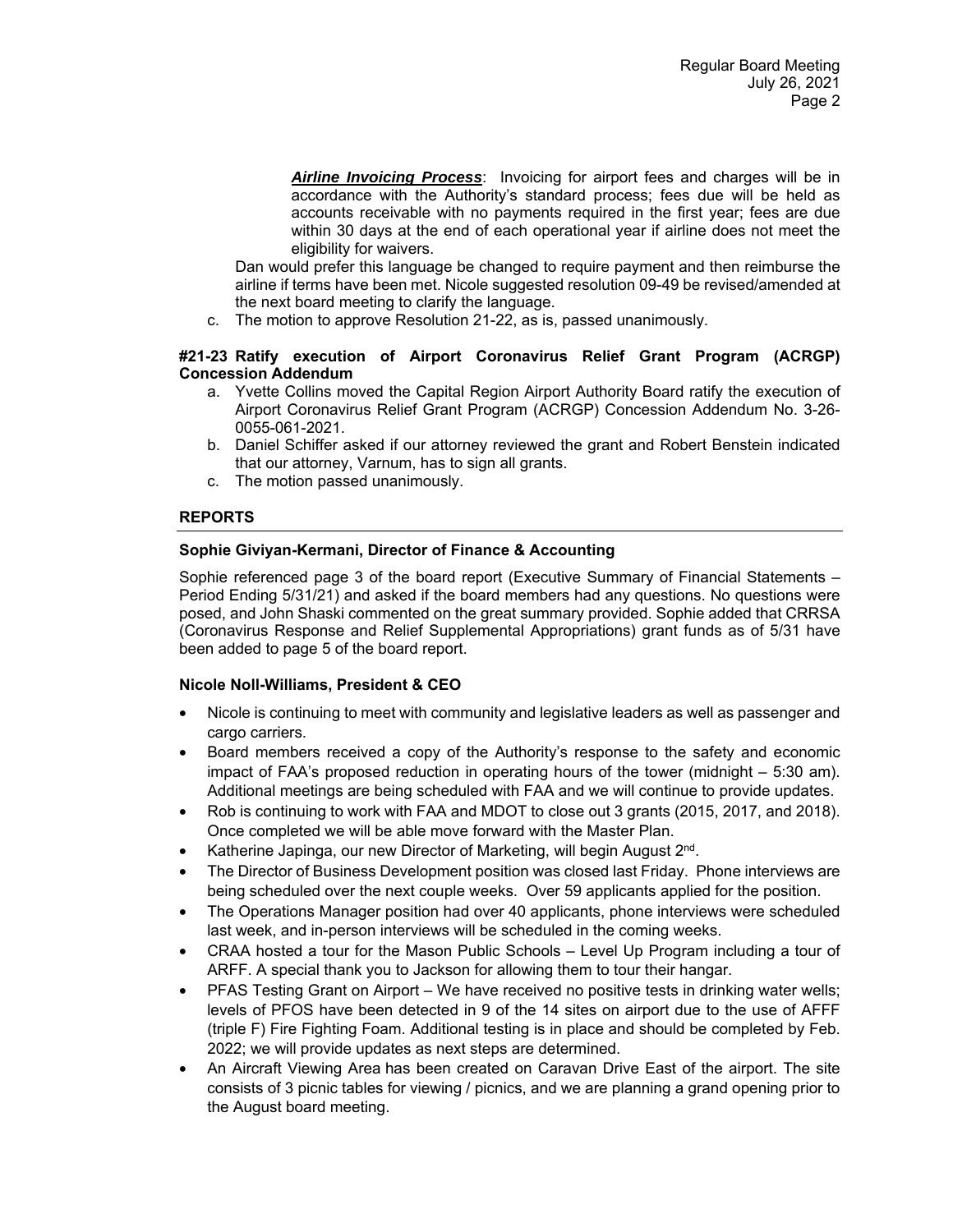- A second-floor concession/seating area (Market Twenty 4 Seven) will be completed in August with the exception of a couple pieces of furniture. The board members were given a drawing of the space and invited to a tour following the meeting.
- Upcoming Events
	- o Employee Cookout on Thursday, August 12<sup>th</sup>
	- o MSU vs Nebraska Tailgate on Saturday, September 25<sup>th</sup>
	- o Mason Aviation Days is Saturday, August 21<sup>st</sup>
	- $\circ$  September 27<sup>th</sup> Board Meeting will be held in Mason at the LCC Facility
	- o TSA Pre-Check Event during the week of November 1st
- Bookings remain strong in total, driven by leisure demand no impact from COVID Delta variant to-date.
- Network airlines expect to be profitable in 3Q21; 4Q21 will be more difficult; labor shortages still impacting capacity plans.
- Delta to Minneapolis is now expected to return 4Q21
- Brochures for the Apple Leisure Group charters were given to board members; flights run from January 28, 2022 – April 7, 2022 to Cancun and Punta Cana.

Victor Celentino asked about American Airlines capacity and Nicole explained that there will be more seats in the market this fall. She added that DCA flights no longer use a gate that requires passengers to board a bus to/from the terminal. Passengers now arrive directly in the main terminal.

Kam Washburn posed a few questions regarding the PFAS testing related to the Clinton County Health Department.

Daniel Schiffer questioned the FY2021 Enplaned Passengers total of 60,230 on page 17 of the board report. Nicole Noll-Williams explained the difference between seats vs. enplanements and added that we have primarily business vs. leisure travelers. She offered to provide forecasting numbers which Dan was interested in.

Kam Washburn shared that he attended a trust fund meeting recently and the advisors noted that the wildcard in all their forecasts was the Delta Variant of Covid. Nicole added that so far, the covid variant has not impacted bookings.

John Shaski asked if we are PFAS testing at Mason; Ron indicated we are not.

The age cap (65 years) for commercial pilots was discussed along with the need for technicians to service aircraft. The LCC Aviation Technology program and Great Lakes Air Ventures were highlighted in the conversation as having a positive impact on this need. Debbie Groh suggested the Authority Board attend the August 2, 2021 LCC Aviation Program Graduation; many members were interested in attending and details will be shared.

## **OLD BUSINESS**

1. None

# **NEW BUSINESS**

1. None

## **PUBLIC COMMENT**

1. Robert Pena, new Ingham County Commissioner, shared a few comments.